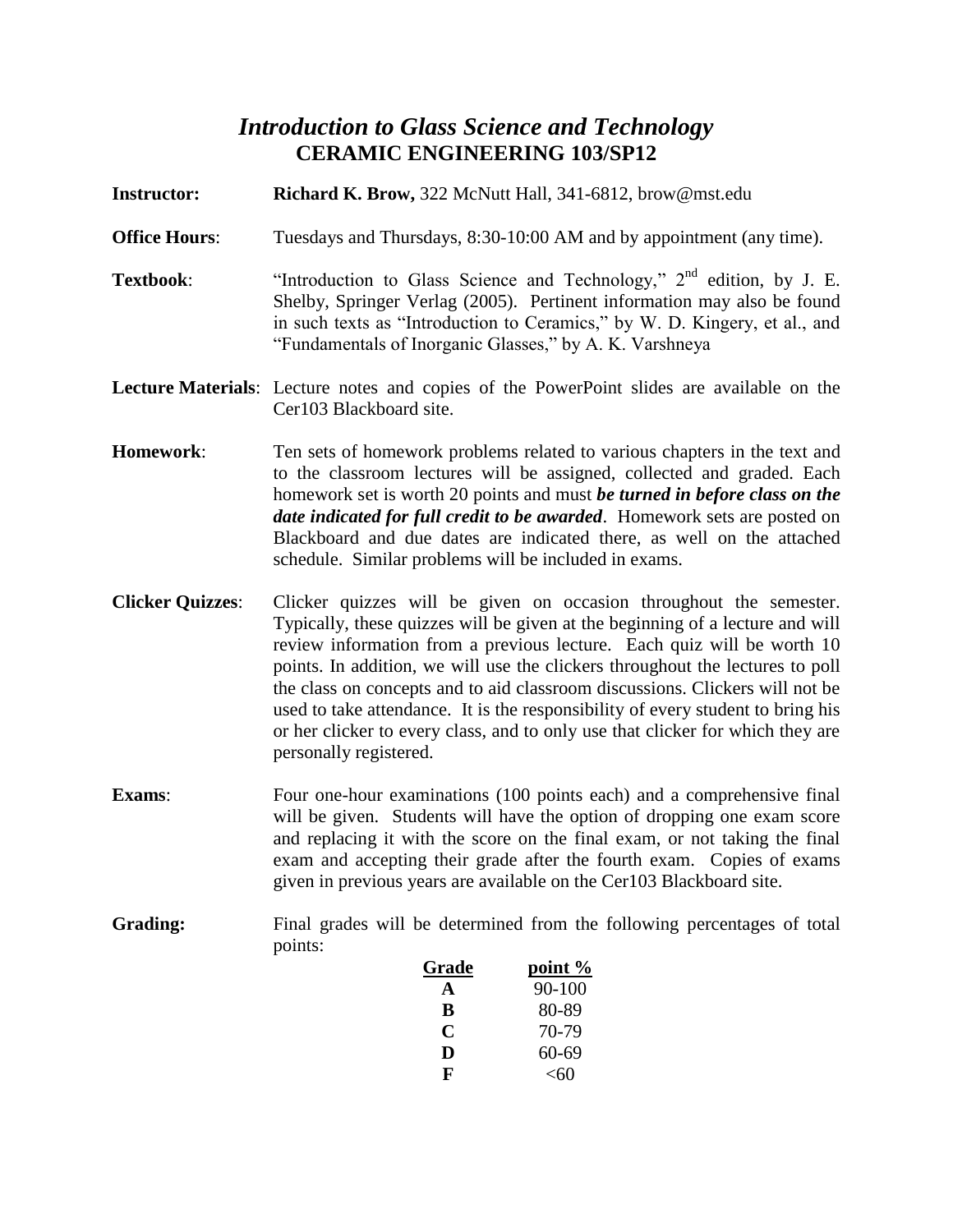Grades for exams, quizzes and homeworks will be recorded on the Cer103 Blackboard site. If you have any questions about a recorded grade or your grade status in this course, please do not hesitate to contact Prof. Brow.

- **Attendance**: Missed quizzes and exams may be taken *only* if prior arrangements are made with the instructor. It is your responsibility to attend classes.
- **Academic Alert** The purpose of the Academic Alert System [\(http://academicalert.mst.edu\)](http://academicalert.mst.edu/) **System:** is to improve the overall academic success of students by improving communication among students, instructors and advisors; reducing the time required for students to be informed of their academic status; and informing students of actions necessary by them in order to meet the academic requirements in their courses.

**Disability Support** [http://dss.mst.edu](http://dss.mst.edu/)

**Services:** Any student inquiring about academic accommodations because of a disability will be referred to Disability Support Services so that appropriate and reasonable accommodative services can be determined and recommended. Disability Support Services is located in 204 Norwood Hall. Their phone number is 341-4211 and their email is  $diss@mst.edu.$  *"If you have a documented disability and anticipate needing accommodations in this course, you are strongly encouraged to meet with the instructor early in the semester. You will need to request that the Disability Services staff send a letter to the instructor verifying your disability and specifying the accommodation you will need before arrangements can be made your accommodation."*

**Academic <http://registrar.mst.edu/academicregs/index.html>**

- **Dishonesty**: The Student Academic Regulations handbook describes the student standard of conduct relative to the System's Collected Rules and Regulations section 200.010, and offers descriptions of academic dishonesty including cheating, plagiarism or sabotage. The Missouri S&T policy on academic dishonesty (e.g. cheating, plagiarism) allows the instructor to make a judgment about the student's grade on the work in question and requires that alleged cases of academic dishonesty be reported to the Primary Administrative Officer.
- **Course Goals:** Outlined on the following pages (and arranged according to the chapters in the course text) are some of the skills that will be acquired by students who successfully complete this course. At the conclusion of this course, a student should have the ability to apply ceramic science and engineering principles to describe the relationships between the compositions, properties and structures of common oxide glasses, as well as to be able to describe their use and production.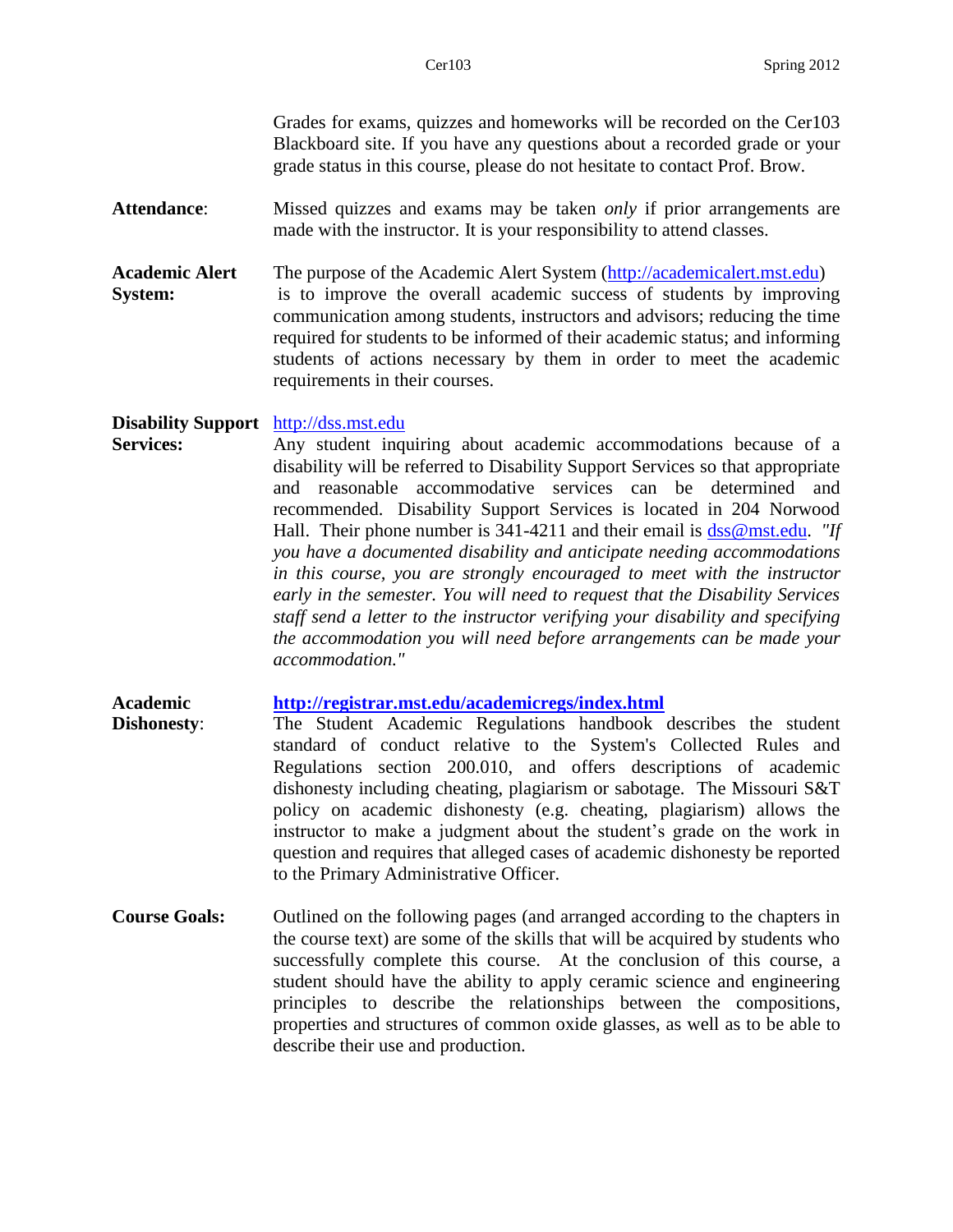#### *Chapter 1: Introduction*

- Define a glass in terms of its structure and the glass transformation.
- Describe what happens to the properties (volume, enthalpy, etc.) of a glass-forming melt when it is cooled to room temperature, and contrast that behavior with that from a crystallizing melt.
- Describe the structural differences between a crystalline solid and a non-crystalline solid.
- Define the 'glass transition'.

### *Chapter 2: Principles of Glass Formation*

- Define homogeneous and heterogeneous nucleation. Describe the differences between stable, metastable, and unstable phases.
- Describe the temperature-dependence of thermodynamic driving forces and kinetic barriers to nucleation. Explain the importance of surface tension and glass viscosity.
- Explain the temperature-dependencies of nucleation and growth rates and identify important features including the metastable zone for undercooling and the glass transition.
- Use time-temperature-transformation (TTT) curves to calculate critical cooling rates for glass formation.
- Use the nucleation and growth rate curves to explain heat-treatment schedules for producing glass-ceramics.
- Describe some of the advantages and disadvantages of glass-ceramics.

#### *Chapter 3: Glass Melting*

- Identify the names and chemical compositions of important raw materials
- Identify the five categories of glass batch materials and provide examples of each
- Perform batch calculations to a) calculate glass compositions in mole% and  $wt\%$ ; b) calculate the batch composition needed to produce a glass with a specified composition (mole% or wt%); c) calculate the glass composition that results from melting a specified batch.
- Describe decomposition and fining reactions that occur as a glass batch reacts and melts.

# *Chapter 4: Immiscibility/Phase Separation*

- Describe the two different mechanisms for phase separation.
- Describe the differences between 'stable' and 'metastable' phase separation. Which is more difficult to avoid when quenching a melt?
- Know how to determine immiscibility in glass-forming systems.
- Explain the effects of immiscibility on the properties of glasses.

# *Chapter 5: Structure of Glasses*

- Identify the valence and size of cations and anions that are typically found in glasses.
- Use Pauling's Rules to predict preferred cation and anion coordination environments.
- List Zachariasen's four rules for oxide glass formation and use those rules to predict the glass-forming tendency of various oxides.
- Explain the differences between glass formers, intermediates, and modifiers, in terms of ion valence and size (Zachariasen), single bond strengths (Sun), Coulombic field strengths (Dietzel), electronegativity/bond ionicity (Stanworth).
- Describe the effects of glass formers, intermediates, and modifiers on structure and properties
- Describe glass structure in terms of building blocks, connectivity, dimensionality, intermediate range order, and morphology.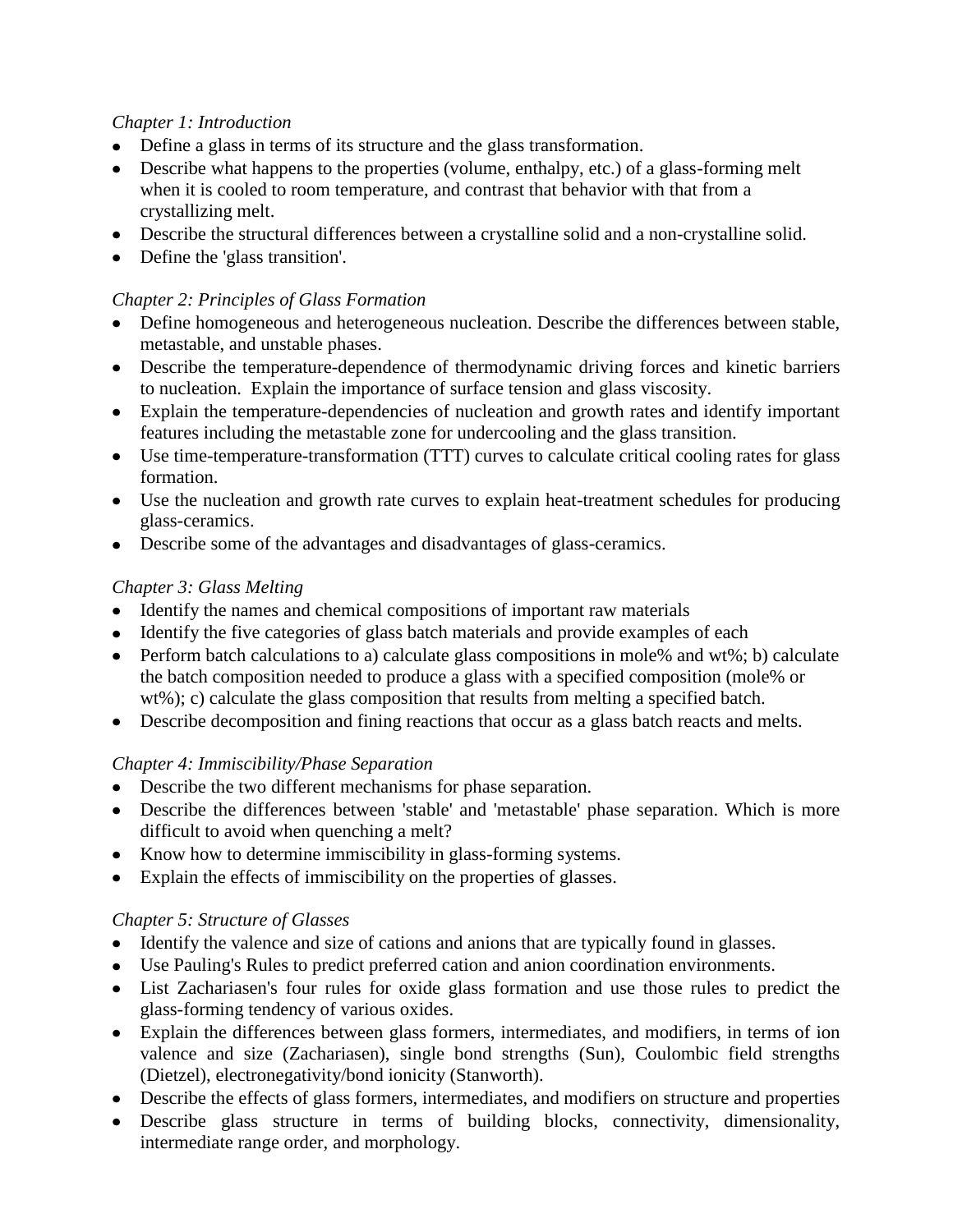- Calculate the bridging and nonbridging oxygens concentrations and the tetrahedral  $Q<sup>n</sup>$ distributions for simple silicate glasses.
- Explain the relationships between structure and properties of aluminosilicate glasses.
- Describe a boroxyl ring and explain the borate anomaly in terms of the properties and structures of borate glasses
- Predict the concentration of tetrahedral borate sites  $(N_4)$  in a binary  $xR_2O(1-x)B_2O_3$  glass.
- Describe the chain-structures of phosphate glasses; calculate the number of bridging and nonbridging oxygens and the distributions of Q<sup>n</sup>-tetrahedra for xR<sub>2</sub>O (1-x)P<sub>2</sub>O<sub>5</sub> compositions.
- Identify other important glass-forming systems.
- Know the approximate compositions of commercially important glasses, including soda-lime silicates, borosilicates (e.g., Pyrex, Vycor), aluminosilicates (E-glass), etc.
- Describe aspects of commercial manufacturing processes for common glass products, including fibers, flat glass, and containers.

#### *Chapter 6: Viscosity and Relaxation Behavior*

- Know the definition for viscosity and common units.
- Know viscosity values for standard glass processing temperatures; i.e., practical melting point, working point, etc.
- Know the definition for viscoelasticity and be able to describe viscoelasticity using a Maxwell element model.
- Know the mathematical formula for a simple (Maxwell) exponential stress relaxation curve.
- Describe techniques for measuring viscosity over different viscosity ranges.
- Describe the temperature dependence of viscosity. Define long and short glasses, fragile and strong liquids. How do the parameters in the Vogel-Fulcher-Tamman equation differ between a strong and fragile liquid? Which has the greater activation energy near  $T_g$ ? Describe the parameters in the Corning viscosity model and explain how they are used tyo describe the temperature dependence of viscosity.
- Predict how changes in glass composition affect viscosity- role of modifying oxides, alumina additions, silicates vs. borates, etc.
- Describe the 'Fictive Temperature' concept and use it to explain thermal history effects on glass properties, like viscosity and density.

# *Chapter 7: Density and Thermal Expansion*

- Density, molar volume, thermal expansion coefficient; describe how each is determined.
- Use the concept of free volume to describe how changes in composition affect the density and molar volume of glass.
- Use the Condon-Morse potential to explain thermal expansion. Predict how changes in composition will affect the thermal expansion coefficient.
- Use the fictive temperature paradigm to describe the effects of thermal history on the thermal expansion curves. Identify  $T_g$  and  $T_d$  on these curves.

# *Chapter 8: Transport Properties*

- Identify examples of important glass properties that are dependent on mass transport phenomena.
- Discuss Fick's first law and explain the role of the Diffusion Coefficient and compositional gradients on mass transport behavior.
- Know the Nernst-Einstein relationship for diffusion and conductivity.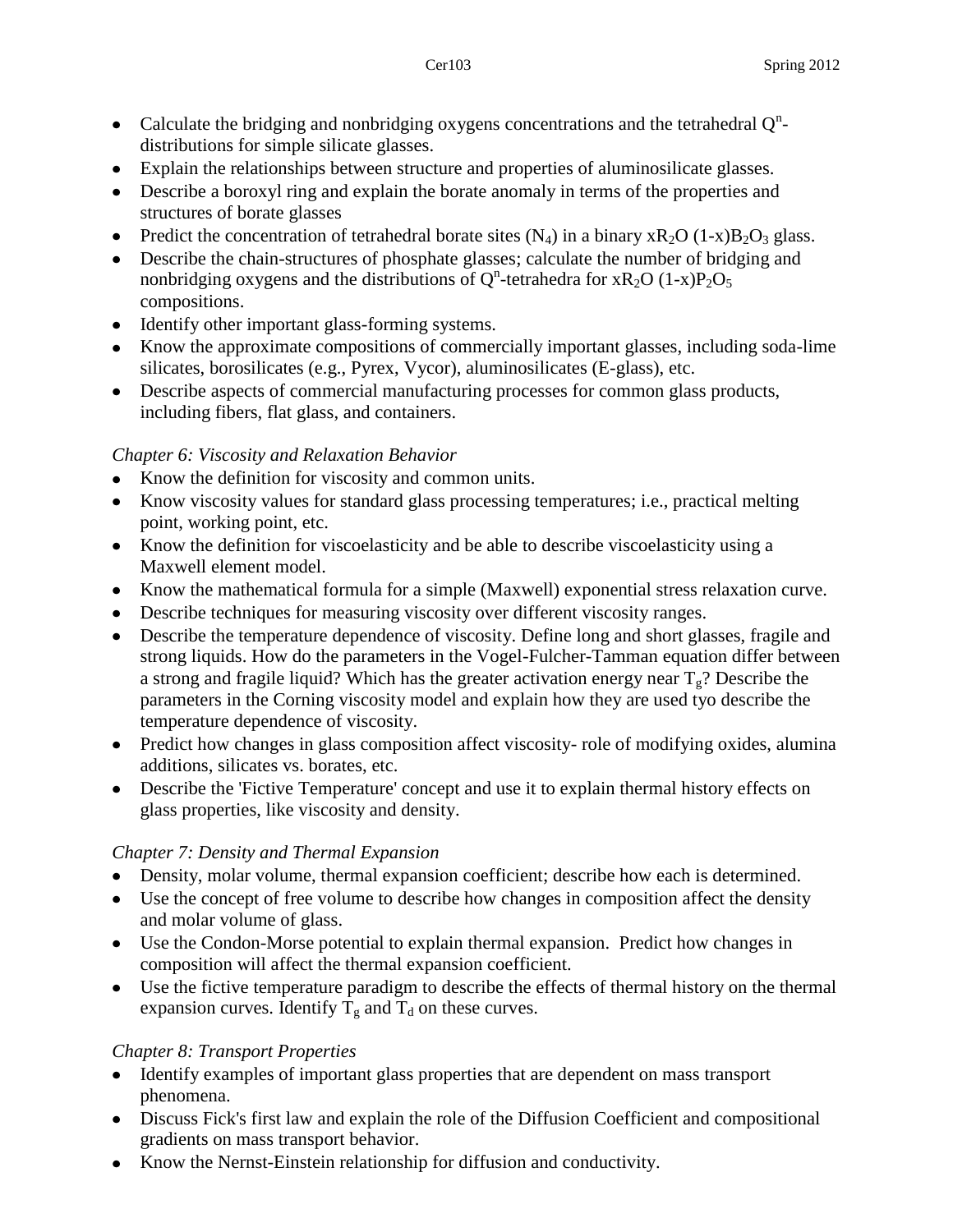- Describe the Anderson-Stuart model for ionic conductivity and use it to explain the effects of composition and structure on conductivity. Calculate activation energies from  $\sigma(T)$  data.
- Describe the mixed alkali effect and know its consequences for conductivity and chemical durability.
- Describe the dissolution processes (ion exchange, congruent network dissolution) that affect glasses and the role played by composition. Describe the effects of pH on glass durability.
- Explain the differences between weathering and aqueous corrosion  $\bullet$

### *Chapter 9: Mechanical Properties*

- Know the definition for elastic modulus and common units.  $\bullet$
- Use the Condon-Morse curve to describe bonding effects on modulus.
- Understand how the parameters in the Orowan equation affect ultimate strength
- Use the Griffith equation to describe the role of cracks/defects/flaws in determining the practical strength of glass and use the Weibull formalism to explain strength distributions.
- Describe techniques for strengthening glass. Explain why glasses are stronger in compression than tension.
- Describe tempering
- Know the difference between permanent and transient thermal stresses and explain how each is created.
- Describe the relationships between static/dynamic fatigue and chemical durability.
- Use the thermal shock equation to calculate temperature gradients that cause glasses to fail.

# *Chapter 10: Optical Properties*

- Use Snell's Law to define refractive index.
- Say the word 'goniometer' without snickering.
- Define dispersion and explain how the Abbe number is used to quantify dispersion.
- Predict the effects of compositional changes and thermal history on refractive index and dispersion.
- Know the general differences in composition between 'flint' and 'crown' glasses and be able to show where these glasses can be found on an Abbe diagram (index vs. Abbe #).
- Calculate molar and ionic refractivities to predict how a particular change in composition will affect refractive index.
- Describe what is responsible for the UV cutoff and the IR-edge, predict how changes in composition will affect both, and describe technological situations where the UV cutoff and the IR-edge are important.
- Explain the function of optical fibers.
- Use the ligand field theory to explain the effects of composition (transition metal and rare earth oxides) and structure (coordination number, valence, anion bonding, etc.) on color. What is the chromophore responsible for amber glasses?
- Describe how the development of nano-scale metal and semiconductor particles impart color to glass.
- Describe the role of rare earth ions in the development of solid state amplifiers